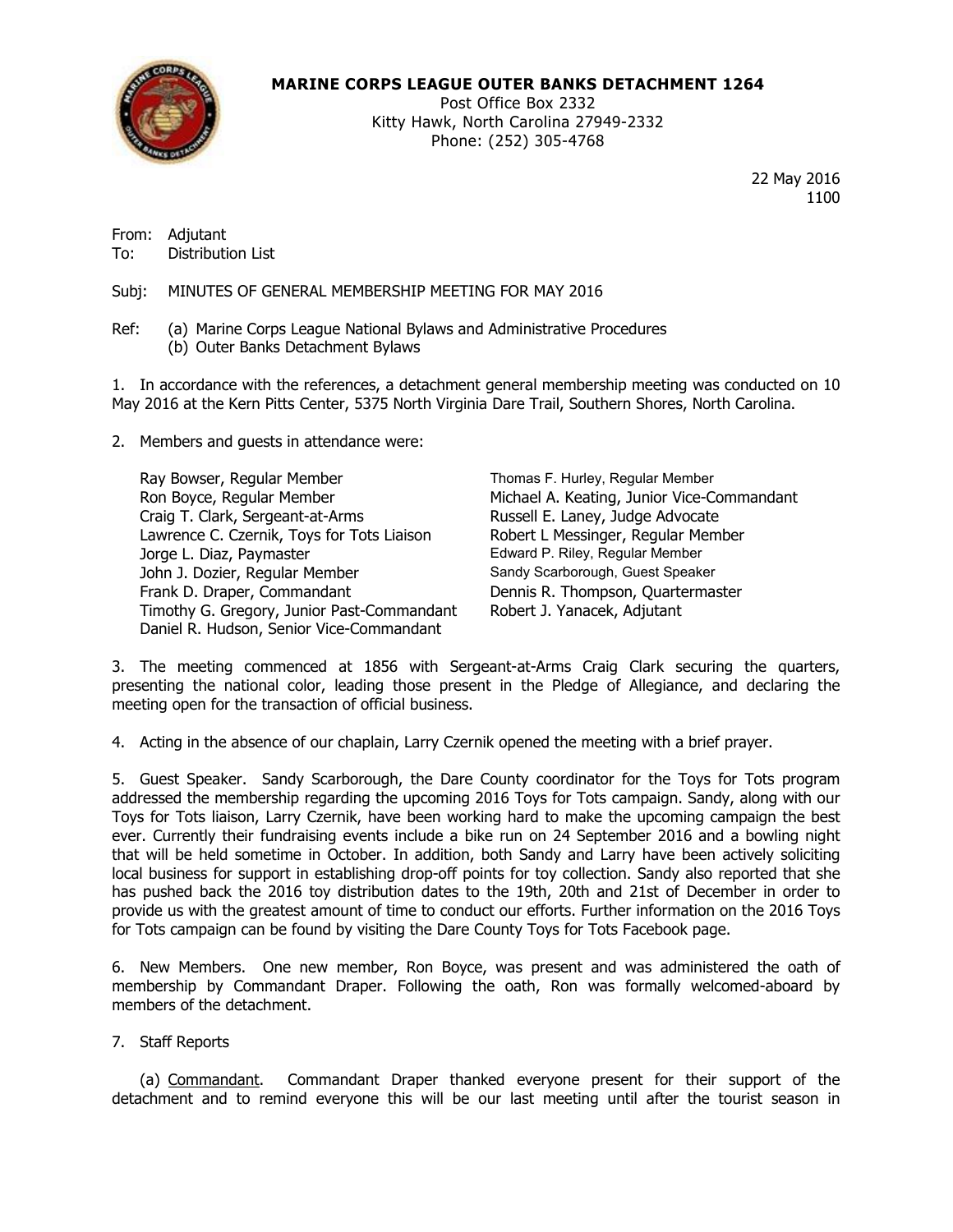## Subj: MINUTES OF GENERAL MEMBERSHIP MEETING FOR MAY 2016

September. Frank also reported that he has tendered his resignation to the Dare County Veteran's Advisory Board and has nominated two of our members, Russ Laney and Mike Keating, to fill vacancies on the board.

## (b) Senior Vice-Commandant. None

(c) Junior Vice-Commandant. Mike Keating reported that he and Commandant Draper attended the Dare County Special Olympics on 30 April 2016 and presented a donation on behalf of our detachment of \$300 that was approved during our April meeting. Although the day was unusually cold for the time of year, everyone in attendance had a great time. Mike added that the program's coordinator, Kathleen Morgan, extended her thanks to us for our contribution and indicated that she plans to utilize our gift for the athlete's uniforms at the 2017 games.

- (d) Judge Advocate. None
- (e) Junior Past-Commandant. None
- (f) Adjutant. None
- (g) Chaplain. N/A

(h) Paymaster. Jorge Diaz provided a detailed report of the income and expenditures since our last meeting as well as the detachment's current account balance. No discrepancies were noted.

(i) Quartermaster. Dennis Thompson reminded everyone that detachment polo shirts are available for order at \$23 each. Anyone interested should contact him.

- (j) Sergeant-at-Arms. None
- (k) Toys for Tots Liaison. Larry Czernik's report is contained within paragraph 5, above.
- 8. Old Business

(a) Awards Presentation. In recognition of his service as detachment commandant from 2014 through 2016, Tim Gregory was presented with a handsome mirrored plaque on behalf of the membership by Bob Messinger. Commandant Draper added his thanks to Tim for a job well done!

(b) Recruiting and Retention. Dues

(c) Grants and Donations. Adjutant Yanacek reported that he is currently recording his service hours for submission at the end of the month to the Walmart Voluntarism Always Pays program for the second quarter of 2016.

(d) Sickbay. None

(e) Website and Marketing. Adjutant Yanacek reported that the annual fee to host our detachment website is due in the amount of \$119.88 later this month. Although he has personally paid this annual expense in the past, Robert motioned for the detachment to pay for this expense this year. Robert's motion was seconded, voted on, and passed without dissent. Following the meeting, the detachment paymaster will issue a draft in the amount of \$119.88 to Robert for the approved expense.

(f) Social Activity. Adjutant Yanacek reported that on 3 May, three members and two guests attended the free breakfast social offered to veterans at the Jolly Roger restaurant in Kill Devil Hills. Due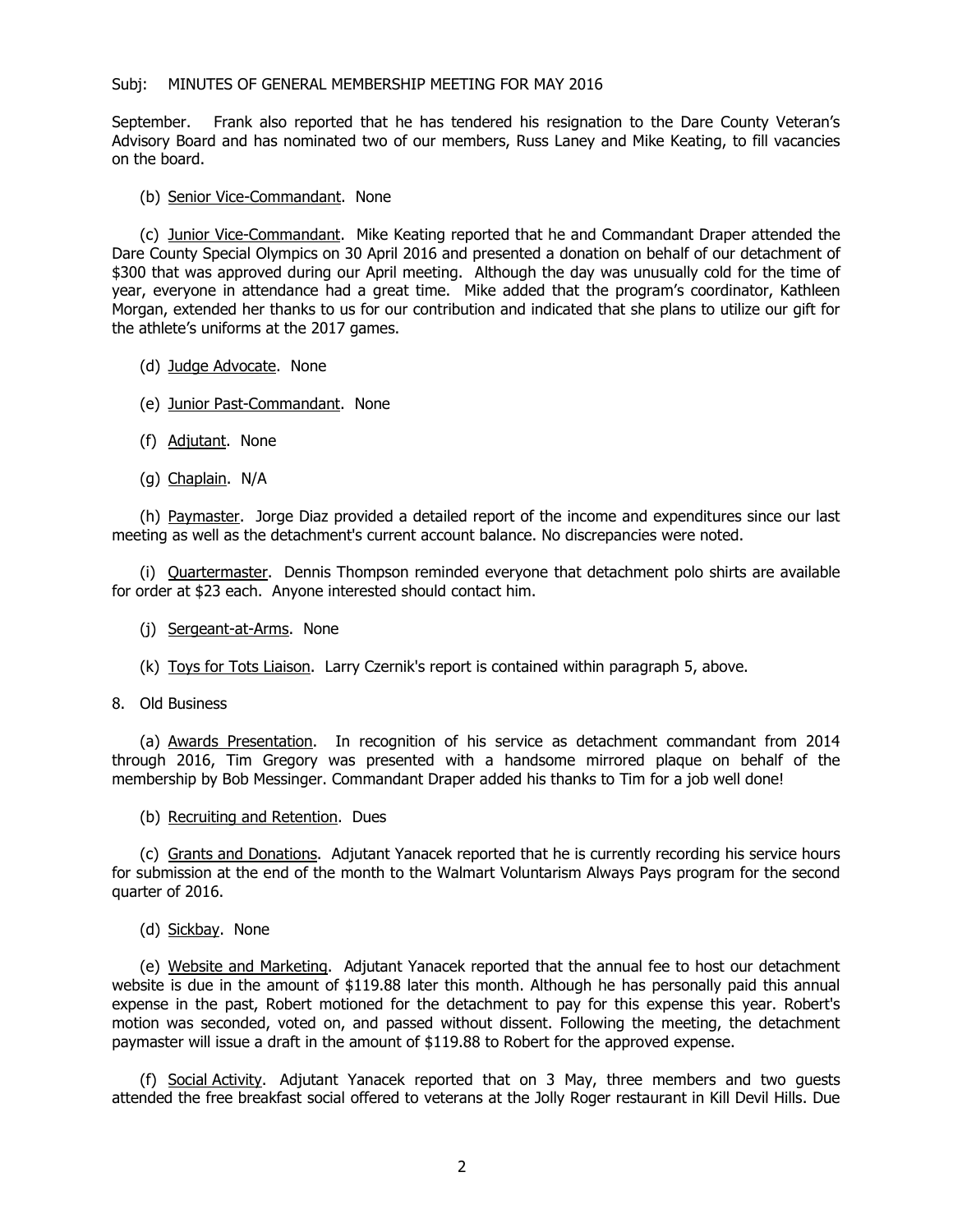to the heavy tourist traffic volume in our area, there will be no breakfast socials in June, July, or August. The next breakfast social will not be until 6 September 2016 at 0900. All hands are invited and encouraged to attend.

(g) Detachment Picnic. Quartermaster Thompson's tabled inquiry from our April meeting concerning holding a detachment picnic was revisited by the membership. In the past we have held a picnic for members and their families at the end of May. Discussion was held by the membership, however the result was that there was little interest in pursuing a picnic at this time. Accordingly, there will be no detachment picnic this year.

(h) Outer Banks Seafood Festival. Commandant Draper informed everyone that the Outer Banks Detachment has been approved and will be participating in the 2016 Outer Banks Seafood Festival. This event will be held in Nags Head on 15 October 2016 and will require our membership to setup and staff a booth from 1000 to 1800. This well-attended event will raise local awareness in our community of our detachment and its activities, and permit us to recruit new members and solicit donations from the general public to further our mission. The event's requirement to provide evidence of general liability insurance coverage has been requested by Commandant Draper from the Rust Insurance Agency.

(i) Spring Belk Charity Sale. Commandant Draper reported that our 2016 Spring Belk Charity Sale has been completed and was a great success. Ten detachment members participated and raised a total of \$1,437.17 during its seven week period. Commandant Draper illustrated the importance of this biannual event by pointing out that the detachment has raised in excess of \$10,000 since we began participating in 2011.

- 9. New Business
	- (a) Marine in Need. None

(b) Upcoming Events. Robert Yanacek reminded everyone that there will be a Memorial Day ceremony on 30 May 2016 at 1100 at the Nags Head Municipal Center. All detachment members are encouraged to attend.

(c) Eagle Scout Recognition Program. Bob Messinger reported that he has received a request to present a Good Citizenship Award to a young man who recently attained the rank of Eagle Scout. In accordance with the detachment's prior practice, Junior Past-Commandant Gregory made a motion for the detachment to present a \$50 donation to this new Eagle Scout. This motion was seconded by Senior Vice-Commandant Hudson, voted on and passed without dissent. Following the meeting, the detachment paymaster will issue a draft in the amount of \$50 to Bob for presentation to this new Eagle Scout.

(d) Flag Display Recognition Program. Prior to the meeting, Robert Yanacek presented Bob Messinger with five American flags that were donated to the detachment from the Kitty Hawk Walmart. In light of that, Bob opened for discussion as to who we should present flags to. Discussion ensued and it was a consensus that they could be presented to any person or business, provided that they were not a federal, state or local government entity. Bob is hereby tasked with presenting these flags and Certificates of Appreciation for displaying our nation's flag as deemed appropriate.

(e) Worthy Causes. Commandant Draper asked all members to be on the lookout for worthy causes that our detachment could support in the future. Tim Gregroy, Bob Messinger and Larry Czernik offered a number of recommendations. These included:

- Donating to the Military Order of the Purple Heart;
- Volunteering as coach for the Special Olympics;
- Volunteering or donating to the Boy and Girl Scouts of America;